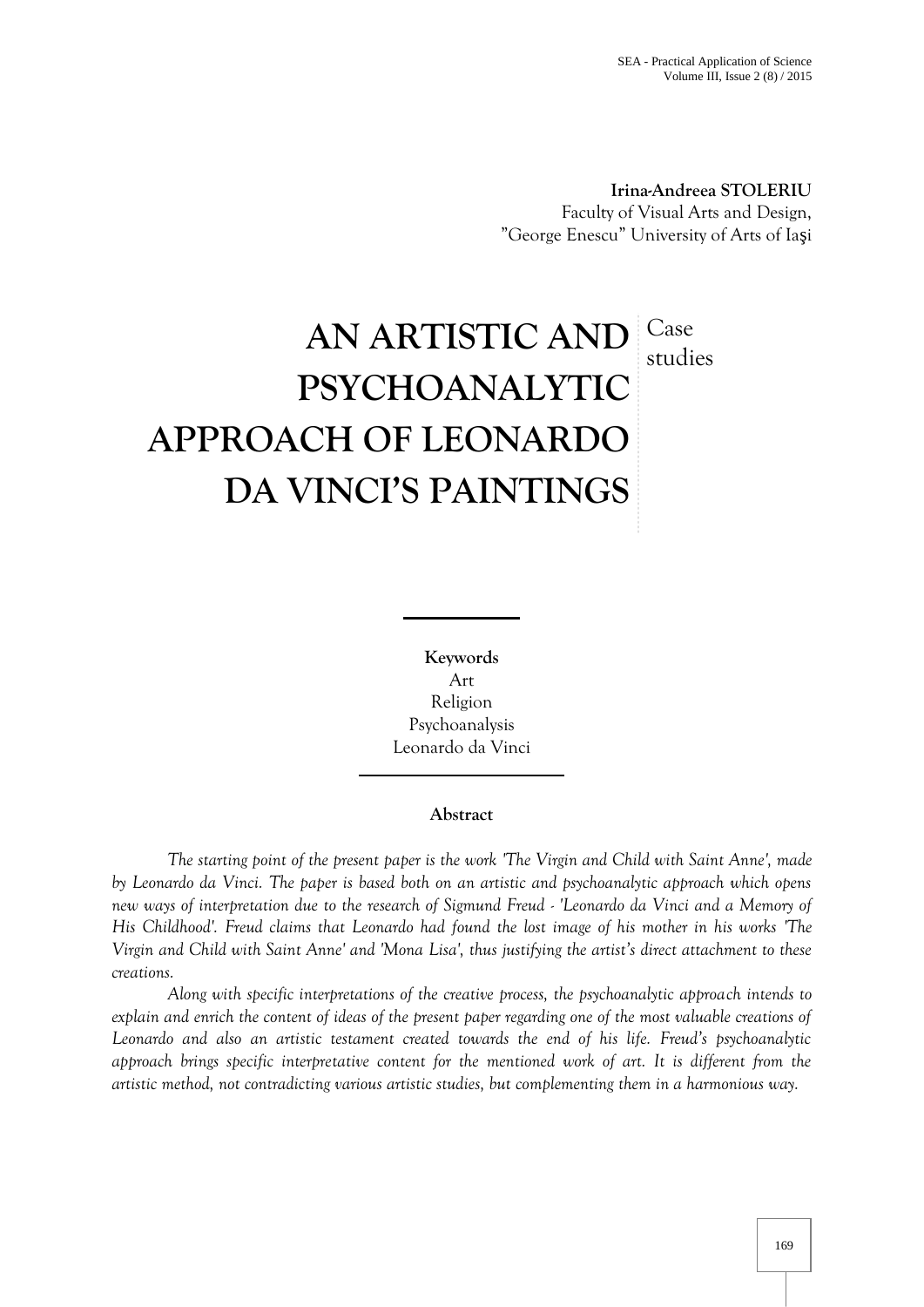## **1. Introduction**

The present research underlines the artistic and psychoanalytic features that have paved the way towards new interpretation horizons for the work *The Virgin and Child with Saint Anne* made by Leonardo da Vinci between 1502-1516. Hi made himself remarked as a genius of the Renaissance spirit in Italy, his research and work were oriented to many fields, such as architecture, anatomy and science, his masterpieces continue to be studied even nowadays.

From his vast creation, we will focus our present study on one of the most important of his paintings – *The Virgin and Child with Saint Anne –* exhibited in The Museum of Louvre in Paris, being recently presented during an event suggestively called *Sainte Anne, l'ultime chef-d'œuvre de Léonard de Vinci* (29 March – 25 June 2012) *[Saint Anne, the last masterpiece of Leonardo da Vinci]*, organized by the curator Vincent Delieuvin in order to celebrate the recent restoration (Oddos, 2012) of the work. The exhibition reunites the well-known painting and other varied studies of portraits, landscapes and compositional sketches connected to that project, marking the changes that took place as far as the pictural ensemble is concerned, and also the *spiritual evolution* (Oddos, 2012) of the artist. It is also well-known the fact that the painting *The Virgin and Child with Saint Anne* has fascinated in time numberless artists who have taken over and interpreted the specific features of Leonardo's work. Making a step forward in time and reaching the beginning of the 20th century, one of them was the artist Max Ernst with the work *Le Baiser* (1927), which is a resumption of Renaissance painting in a surrealist manner, being inspired (Oddos, 2012) by the ideas promoted by Freud in his study - *Leonardo da Vinci and a Memory of His Childhood.*

Coming back to the well-known creation of Leonardo, the artistic context in which it appeared, connected to the predominantly secular tendency of Renaissance religious painting, had as effect, unlike the specificity of medieval creations, the coming closer of art to real models (Gr nberg, 1967, p. 6) of the surrounding world, offering a great liberty of expression to the artists, a liberty not known by the predecessors. Moreover, the religious art of that period would mark an important feature regarding the connection (Gr nberg, 1967, p. 6) established between characters and nature, thus underlining one of the major differencies compared to the art of Middle Ages (Panduru, 2005, p. 187). In this respect, being deeply marked by the stylistic specificity of Middle Ages, both nature and the beauty of the body (Gr nberg, 1967, p. 6) did not represent essentially defining elements of artistic creation, it is only

later, in Renaissance that they would be transformed in essential features that would mark the important ideological change of the periods that followed. Representing an essential moment for the evolution of figurative art and especially of that having a religious character, the Renaissance brought forward again the harmony and beauty of the body. In this respect, regarding the works of the Renaissance having a religious character, their resemblance with the secular portraits consisted on the one side in placing characters inside a landscape, while on the other side, in the usage of the liniar perspective which is specific to the Renaissance and which replaced the reverse perspective, specific to medieval art.

Another feature of this moment was connected to the humanization of the Biblical topics until they were transformed into creations which are similar to genre scenes (Gr nberg, 1967, p. 7), this being one of the essential features of Renaissance art, regarding the concepts of beauty and grace (Tatarkiewicz, 1978, p. 206). In this way, the artists of the period would create the image of the *Madonas*, starting from the study of real personage whose physical beauty suggested the spiritual side of the character.

The well-known work *The Virgin and Child with Saint Anne* already offers the image of the degree of secularization that the art of the Renaissance has known as a result of the old attempts in this respect of the Romanesque and the Gothic. Reminding us of the serene attitude of the statues of saints from the magnificent gothic cathedrals, respectively *L'Ange au sourire* – The Cathedral of Reims (1230) and *La vierge dorée –* The Cathedral of Amiens (1288), the face of Saint Ana and that of the Virgin describe the same sensation of proximity of the viewer and the same soul candour, while the smiles already foretell the serene image of *Mona Lisa*. Furthermore, the physiognomies of the three mentioned women are very similar which leads us to think that they are hypostases of the same model, just like it is the case of Ginevra de' Benci, Cecilia Gallerani or Lucrezia Crivelli, contributing to the creation of an "ideal" feminine face which is representative for the creation of Leonardo.

## **2. The artistic aproach of the work** *The Virgin and Child with Saint Anne* **by Leonardo da Vinci**

Leonardo gave a final form to the painting after numerous sketches and detailed studies for each fragment of the ensemble, meant to clarify and catch the scene having a religious character in the most representative manner. Compared to other works from previous periods which still preserved various Byzantine reminiscence, the Renaissance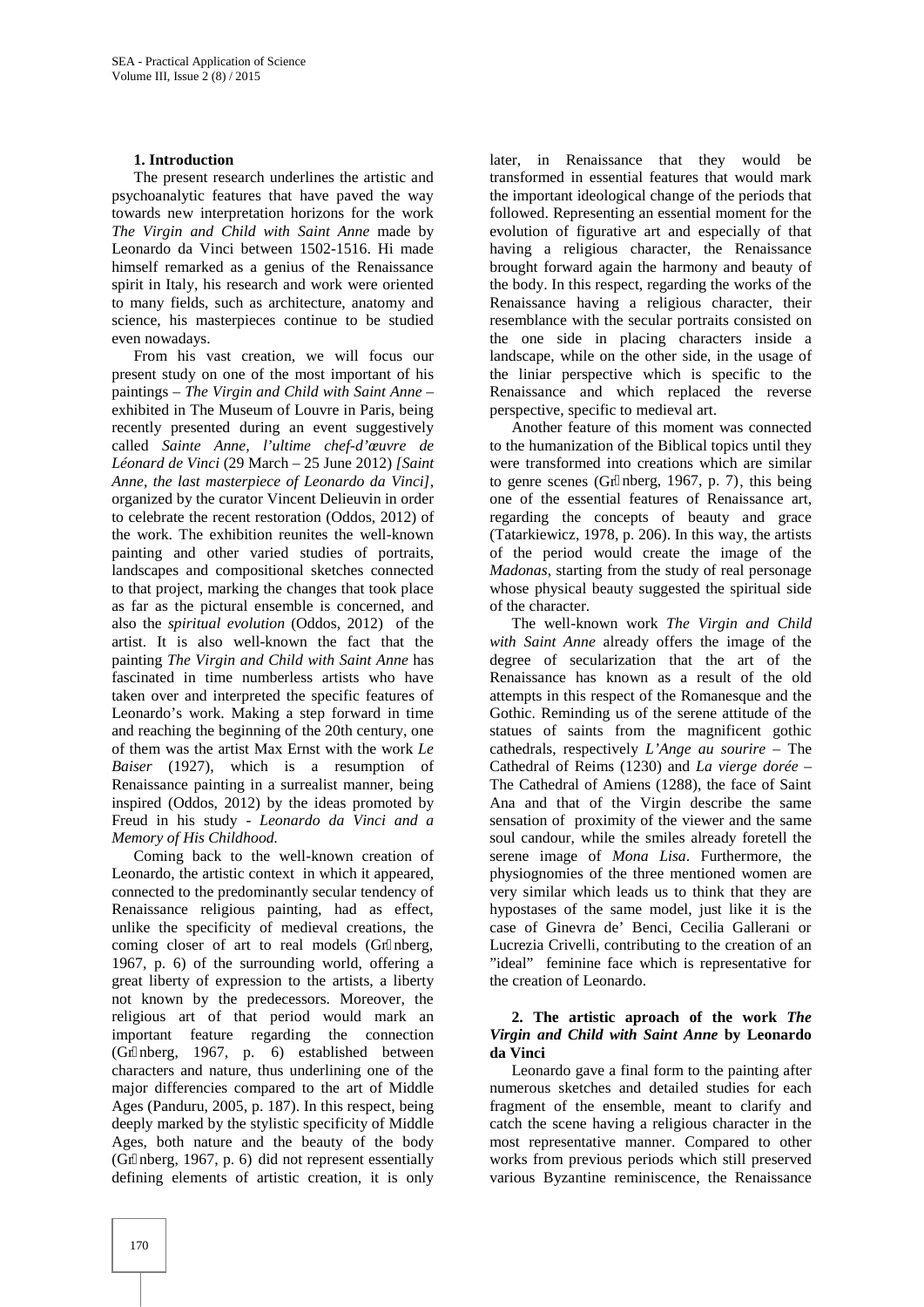artist chose the humanization of characters, this process being started in the early works of Cimabue, Duccio or Giotto who marked the beginning of the phenomenon of "desacralization" (Quenot, 1993, p. 52) of western art. Finding his inspiration in the paintings of the predecessors, Leonardo proposed an original formula of placing characters in the overall ensemble of the painting *The Virgin and Child with Saint Anne,* this formula is based, broadly, on the pyramidal framing also met in the work *Sant' Anna Metterza* (1425) of Masaccio and Masolino.

Though the painting of Italian master did not have a canonical base, being inspired by the apocryphal Gospels (Maclean, 2003, p. 51), the artistic representations of the topic *The Virgin and Child with Saint Anne* or the so called*"humanissima trinitas"*(Schapiro, 1992, p. 219) (in Italian *Sant'Anna Metterza*) were frequently met in the Western iconography, being finally accepted (Maclean, 2003, p. 52) also by the Catholic Church.

From a compositional point of view, Renaissance painting has two diagonals, one of them is ascendant and highlighted by the line which imaginary unites the right knee of Saint Anna and her portrait and another one which is descendant and which underlines the face of the above-mentioned character, then that of the Virgin, of the Child and the lamb placed in the lower part of the composition. This framing does not offer the viewer the idea of ascent or transcendent, but that of pressure, the feminine characters look towards the right, inferior side of the painting, the gestures of the mother thus putting in light the descendant diagonal.

The regards of the characters intertwine almost in the middle of the composition, thus underlining the diagonal from the right side of the pyramid. The chain of characters marks the relationship that exists among them, the women are smiling and looking at the Infant Jesus, the Virgin tenderly directs her attention towards the child who seems to visually response to his mother's calls.

The masterhood of the artist's suggested by the visual sensations that he succeeds to transmit, increasing the confusion of the viewer. At the level of placing the characters in the composition, Leonardo paints Saint Anne holding the Virgin Mary on her knees, creating the illusion that the two characters form a common body by representing different steps of their movement (Zöllner, 2003, p. 65). In this way, the bodies of the characters are interwoven in a complex manner (Gaillard, 1993, p. 456), the Virgin supports (Melniciuc Puic, 2010, p. 18) the Child Jesus in a position which reminds us, broadly, by the Bizantine iconography.

From a symbolic point of view, we can interpret the image as a celebration of maternity and of the

future drama that the Virgin will feel once Her own child is sacrificed, She seems to be pulling Him (Zöllner, 2003, p. 65) from the lamb. The emblematic presence of this symbolic animal suggests Christ's Passion (Oddos, 2012), stearing up an enormous inner tension, transmitted by the succession of embraces. The position of the hands of the Virgin is broadly repeated by the Child who, in His turn, no longer shows tenderness to the lamb, but he rather seems to abuse (Gaillard, 1993, p. 452), thus reminding us of the meaning of the animal and in the same time by the veterotestamentary writings ("He was afflicted, but *He was submissive and did not open His mouth; as a lamb for stabbing He was brought and as a sheep without voice before the ones that clip it, this is how He did not open His mouth*" Isaia, 53, 7). The double presence of Jesus, as a human being and as a lamb, suggests His human and divine nature, the animal represented in the painting is the image of kindness and sacrifice, aspects which cause the mystical-religious field to intertwine with the Messianic destiny, capable to underline sacrifice and death (Gaillard, 1993, p. 464) which were foretold for Him.

Together with the double presence of Jesus that may be considered a special element of this paper, the artist has succeeded in giving the painting an obvious air of originality by placing the characters in a specific way, by catching their human nature made obvious by the lack of halo and by placing the characters in a real landscape naturalistic represented, without using the golden background. As far as this one is concerned, some authors find a possible connection between the specific scenery of the work and Mary's quality as a Virgin, interpreting this relation in terms of a religious symbolism (Zöllner, 2003, p. 66).

#### **3. The psychoanalytical approach of the work** *The Virgin and Child with Saint Anne* **by Leonardo da Vinci**

Being the proof of a complex modality of representation, the painting *The Virgin and Child with Saint Anne* has in time stired the interest of art critics and that of a famous doctor, a pioneer in the field of psychoanalysis, Sigmund Freud.

Both for the well-known *Mona Lisa*, and for *The Virgin and Child with Saint Anne,* Freud presented new horizons of the psychoanalytical interpretation of this, everything is collected in a special study in the volume *Psychoanalysis and Art*. The psychoanalyst started his scientific endeavour from Leonardo's creation, he later appealed to his biography. In this respect, the investigation of the psychoanalytic approach of *Mona Lisa* and of the painting *The Virgin and Child with Saint Anne* that was referred to by Freud imposed the presentation of a few details referring to the first years in the artist's life and to his close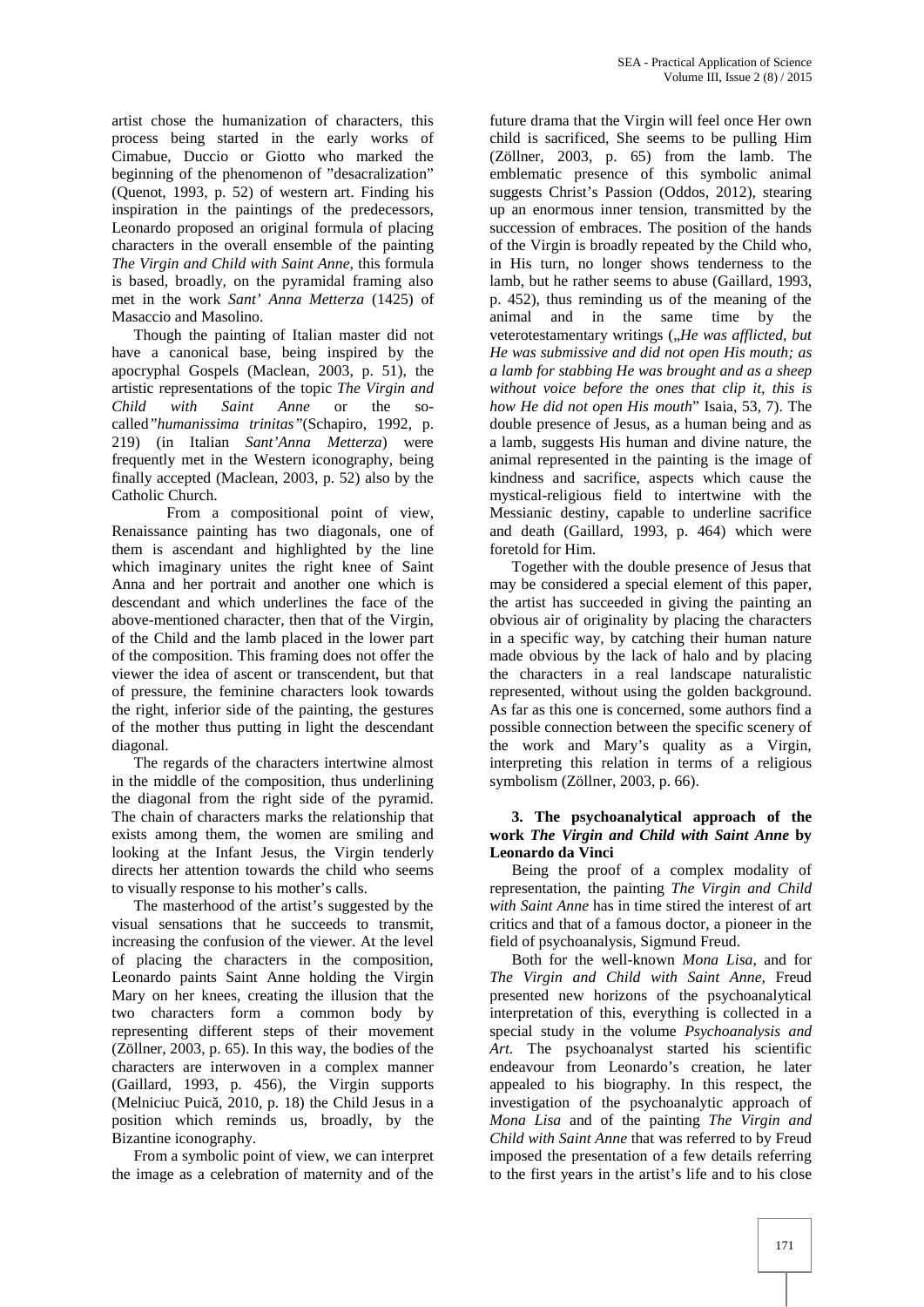connection to his mother. In this respect, we underline the fact that the internationally-known Austrian psychoanalyst launched the hypothesis that Leonardo da Vinci would have found in the model of *Mona Lisa* the smile (Ha deu, 1993, p. 3) of his mother, this moment influenced the future creation of the artist. In this works, the feminine figures present the same smile later called by the critics *leonardian* (Ha deu, 1993, p. 3). It is probable that the smile that was in the memory of the artist could have suggested, in the portraits of women who are smiling and tender, his feelings for his mother (Vezzosi, 1997, p. 134).

In order to undertand the way in which Freud presented the features of the characters, connected to the events in the life of the artist, we my firstly refer to the first years of childhood of the Italian master. Leonardo, the illegitimate son of Piero and Caterina, lived up to the age of five only with his mother who in the meantime had played the role of both parents. Freud supposed that, in this period, the artist had been overwhelmed by his mother's affection that would have been exclussively directed towards the child by passionate kisses on his mouth (Freud, 1996, p. 137). In the absence of the father, Leonardo thus witnessed a double substitution: first of all by taking over the role of father by his mother, then by the father figure's substitution by the child, again by his mother. After this stage, Leonardo was adopted by his father and by his wife, donna Albiera who could not have children. The drama of Catherine, the biological mother of Leonardo, had thus been doubled, she had to give up (Freud, 1996, p. 149), step by step, both to his man and then to her child*.* Furthermore, the memory of Catherine would continue to live in time, just like Freud claimed, the artist preserved her memory faithfully in time by the discharge of his love for his mother (Freud, 1996, p. 126).

Freud's research - *"Leonardo da Vinci and a Memory of His Childhood" –* is based on the event told by Leonardo himself, in which he, as a child in the craddle, would have been touched on his lips several times by a bird's tail whose image is always in his memory.

This story gave rise, in time, to numerous speculations and symbolic interpretations, some of them being maintained at the expense of the inaccurate translation (Zamfirescu, 1996, pp. 68- 69) of the term which referred to the bird in the memory of the artist. In Italian, the word "nibio" means hawk (Zamfirescu, 1996, p. 68), but the incorrect translation in German mentioned it as an eagle, thus giving way to numerous interpretations and connections between the respective bird and the Egyptian mythology, respectively the goddess Mut that was frequently associated with the image of the eagle, both in the figurative representation and in that using hierogliphs (Te Velde, 2007, p. 242). On this short fragment, Freud mentioned that

this memory could not have been preserved by the artist from the time he was a baby, but it could have been a later evocation of his childhood (Freud, 1996, p. 100).

Both Freud and Jung discovered the eagle in the crinkles of theVirgin's blue cloth, thus suggesting the connection between the symbolic connotations of the painting having a religious topic and the artist's childhood. Though Freud's research was based, mainly, on the erroneous translation of a word, though, this interpretation has opened the door for new horizons of knowledge, the eagle being considered, in general, a frightening bird (Gaillard, 1993, p. 457), while the hawk is even more than that.

Another hypothesis linked to this topic was launched by the sexologist Havelock Ellis who claimed that it is possible that in the memory of the artist, it was not the eagle (Freud, 1996, p. 100), but rather a large-sized bird, taking into account the fact that this image should have been connected to the child's perception on reality. In the later story of Leonardo, it is possible to have been automatically made the association of the bird from one's memory and the eagle, taking into account the fact that the artist had had good knowledge on birds which he had studied extremely attentively. Another interpretation discovered by Freud consists in the possibility of noticing the arrival of the mentioned bird, his mother might have found this symbolic connotation (Freud, 1996, p. 100), that she later told the child about – he was an infant at that time, in his memory, this image would become so powerfully imprinted that he would come to confuse it with his own lived experience and that he would remember directly, not through the means of his mother's stories.

Freud's conclusions regarding the evolution and the artistic personality of Leonardo are obviously linked to his childhood, both the one lived near his biological mother – Catherine, and that near his adoptive mother - donna Albiera. Furthermore, the psychoanalyst mentioned the artist's sexuality which was influenced by his mother's excessive tenderness (Freud, 1996, p. 183) reflected in *sexual repression* which determined the sublimation of libido in the desire for knowledge (Freud, 1996, p. 184)*.*

Another perspective on the psychoanalytical interpretation of the repeated ideal of beauty, often confused with characters from the creation of the master such as *Mona Lisa, Saint Anne* or *the Virgin,* is identified by Carl Gustav Jung. According to his analysis, there are some *blocked images* (Minulescu, 1997, p. 73) in the patient's unconscious translated by psychoanalysts as the creation of *unconscious figures* (Minulescu, 2001, p. 75)*,* the translation of their meaning also means the cure (Minulescu, 2001, p. 75) of the patient. By connecting this theory and practice with the long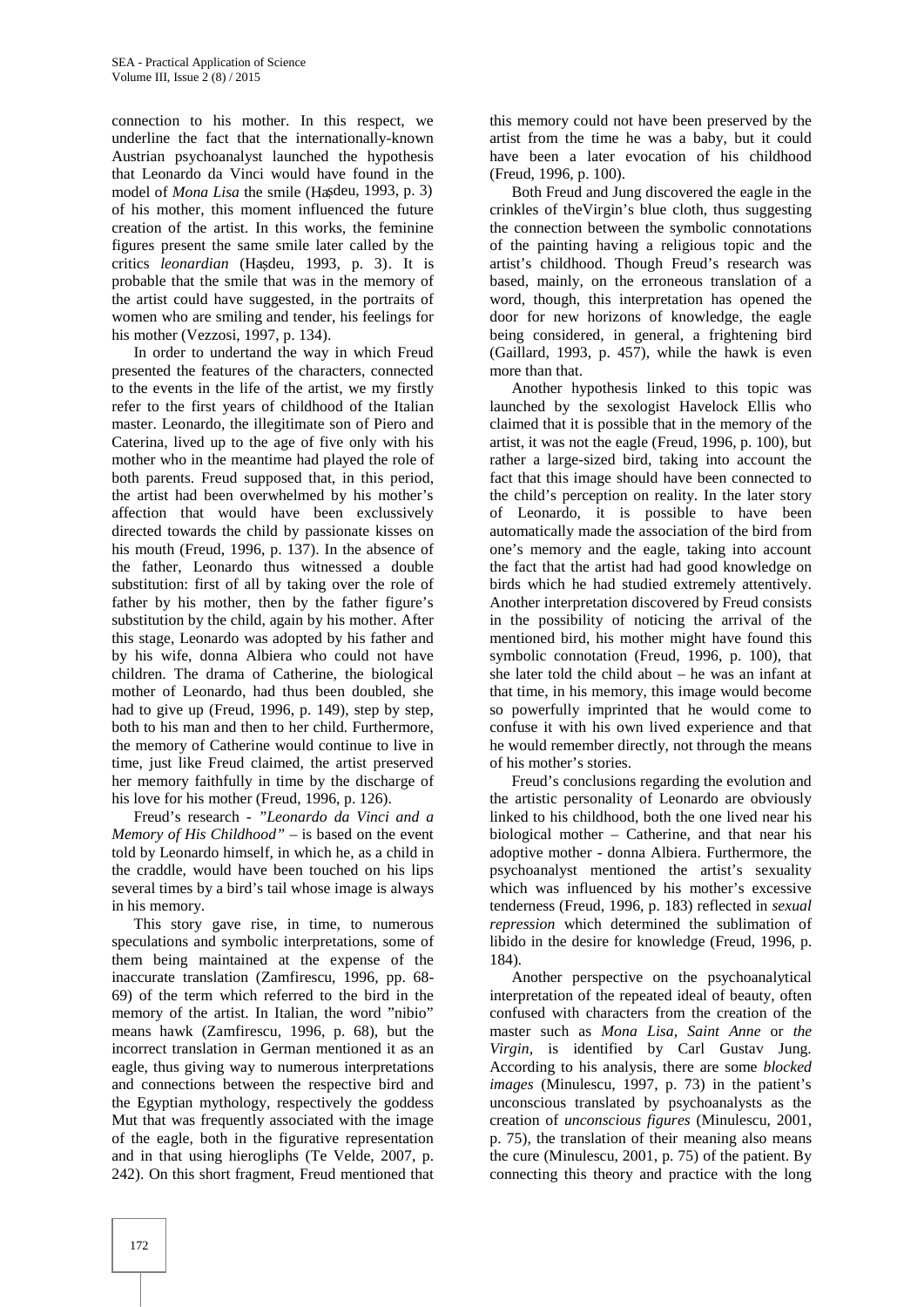time spent by Leonardo creating this painting which was finally left unfinished, we assume that this work was not for the painter solely an artistic process, but a psychological one of self-healing.

As far as the works *Mona Lisa* and *The Virgin and Child with Saint Anne,* Freud underlined that Leonardo would have found the lost image of the mother, thus justifying the direct attachment of the artist towards these works. Moreover, by using as argument the above-mentioned theory of Jung, we believe that the previous inner blockage of the artist consists in the mere image of his mother. The trauma of separating the child from his biological mother is possible did not heal by replacing her with his adoptive mother. This is why the prelonged process of painting's achievement was possible after a long struggle of the artist against his own anguishes, trying to re-establish a lost connection which in psychoanalytical terms would be the equivalent of his healing.

These statements stay at the level of suppositions, at least until the moment they can be proved, but, despite all these, they express their connotative value which by no means should be ignored, but, on the contrary, be taken into account, their role being that of explaining and enriching Leonardo's artistic work.

We can thus suppose that *Saint Anne* could actually be a representation of his biological mother, Catherine, while *the Virgin* who tenderly heads towards the Wholy Child is an identification of the adoptive mother, donna Albiera who symbolically made a similar gesture by adopting the child Leonardo. Noticing the image of the real past's events, the action of the three characters in the painting actually reflect the moment of substitution of the biological mother with the adoptive one, while the child Leonardo, according to Freud's words, had the chance to have two mothers, both having the same smile of maternal joy (Freud, 1996, p. 148).

Moreover, in Jung's creation there are some specific features mentioned, without directly referring to Leonardo's work, characteristics which help us to understand the position of the artist in his childhood and the way in which the separation from his father and then from his mother affected him from emotional and subconscious points of view during his entire life. According to Jung*,* the two parents have a very well-defined role, each of them bringing one's contribution (Minulescu, 1997, pp. 70-71) to the development of the child. During the first part of Leonardo's childhood, major changes took place, the child at that time felt the need of a father and of his protective role, creating a security confort (Jung, 1996, p. 80) while the mother, both the biological and the adoptive ones also had an especially important role in his life and formation, by offering him the maternal love and security.

Jung evokes the importance of the contrasexual archetypes *Anima* and *Animus* (Minulescu, 2001, p. 52). The psychologist claimed that the so-called *anima complex* is the figure which compensates the masculine conscience (Jung, 1996, p. 89) or, to put it differently, the feminine side of a man (Minulescu, 1997, pp. 67-68), while the *animus complex* (Jung, 1996, p. 93) is exactly the opposite of *anima.* In Leonardo's evolution, it is possible that this complex has played an essential role in the shaping of his personality, the relationship (Jung, 1996, p. 132) with the opposite sex parent being considered essential in the formation of *anima*. According to recent studies, there is another archetype besides these two, that is the one of androginity (Minulescu, 1997, pp. 73-74).

Referring to the above-mentioned things and also to the creation of the great Italian master, we can notice an unusual resemblance regarding the portrait of *Saint Anne* in the work that we have discussed and the one of *Saint John the Baptist,* the work was created between 1513-1516. These are only a few of the androgynous figures created by Leonardo, which together with that of *Mona Lisa* and that of John the Apostle, represented in the well-known work *The Last Supper,* constituted the controversed side of the creation of the Renaissance artist. Other difficult issues of the work of Leonardo were analyzed by Silvano Vinceti who debated the mysteries and the identity of the models of Leonardo in creations such as *Mona Lisa* or *Saint John the Baptist.* This suggests the fact that behind the supposed feminine characters was in fact the figure of Leonardo's apprentice called *Salai* (Vinceti, 2011, p. 74) who was his model and he posed for the realization of many portraits, this aspects motivates in a way the permanent oscillation of the artist between feminity and masculinity, thus enriching the mystery of his creations.

## **4. Conclusions**

These theories had the role to present, explain and enrich the ideatic content of the work *The Virgin and Child with Saint Anne* who is, probably, one of the most complex paintings of the Renaissance artist and in the same time, a type of artistic will that the artist created towards the end of his life. Despite the multiple scientific research undergone in the past years over the works of Leonardo, these continue to raise various questions and numerous problems connected to the ideas, models and the symbolic meaning of some of the most enigmatic images from the history of art. Therefore, the psychoanalytical approach of Freud is another type of interpretation, different from the artistic one which does contradict artistic research, but completes them in a harmonious way, thus reminding us of the creative endeavour of